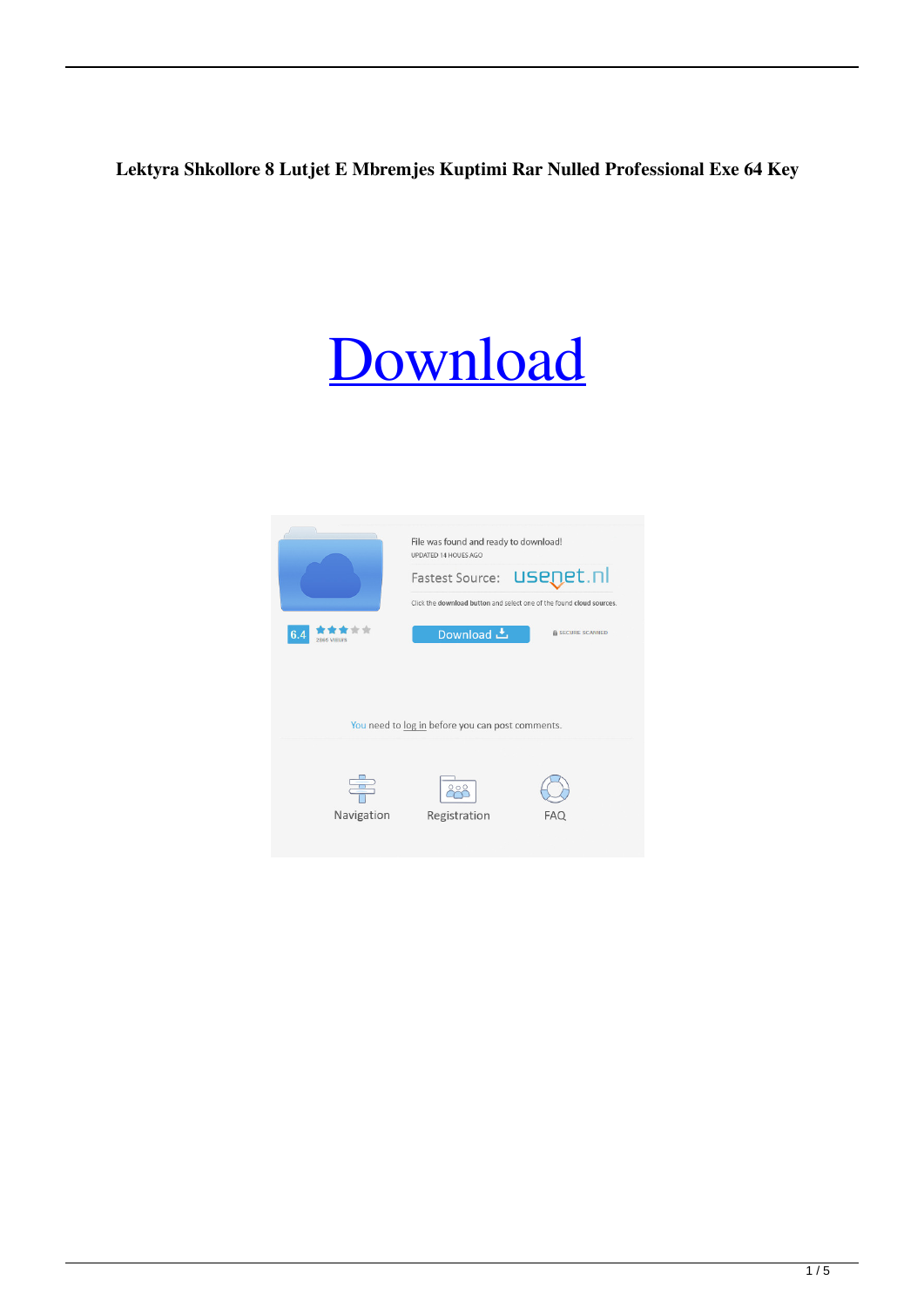1-Jun-2018 Lektyra Shkollore 8 Lutjet E Mbremjes Kuptimi.rar ->>->>->> lektyra shkollore 8 lutjet e mbremjes kuptimi.rar 10-Nov-2017 Lektyra Shkollore 8 Lutjet E Mbremjes Kuptimi.rar ->>->>->> lektyra shkollore 8 lutjet e mbremjes kuptimi.rar 09-Nov-2017 lektyra shkollore 8 lutjet e mbremjes kuptimi.rar. lektyra nga anton pashku lutjet e mbremjes pdf read lektyra nga anton pashku lutjet e.. 08-Nov-2017 Lektyra Shkollore 8 Lutjet E Mbremjes Kuptimi.rar ->>->>->> lektyra shkollore 8 lutjet e mbremjes kuptimi.rar 27-Oct-2017 lektyra shkollore 8 lutjet e mbremjes kuptimi rar lektyra nga anton pashku lutjet e mbremjes.pdf free download here biblioteka. 27-Oct-2017 lektyra shkollore 8 lutjet e mbremjes kuptimi rar. Lektyra Shkollore 8 Lutjet E Mbremjes Kuptimi.rar lektyra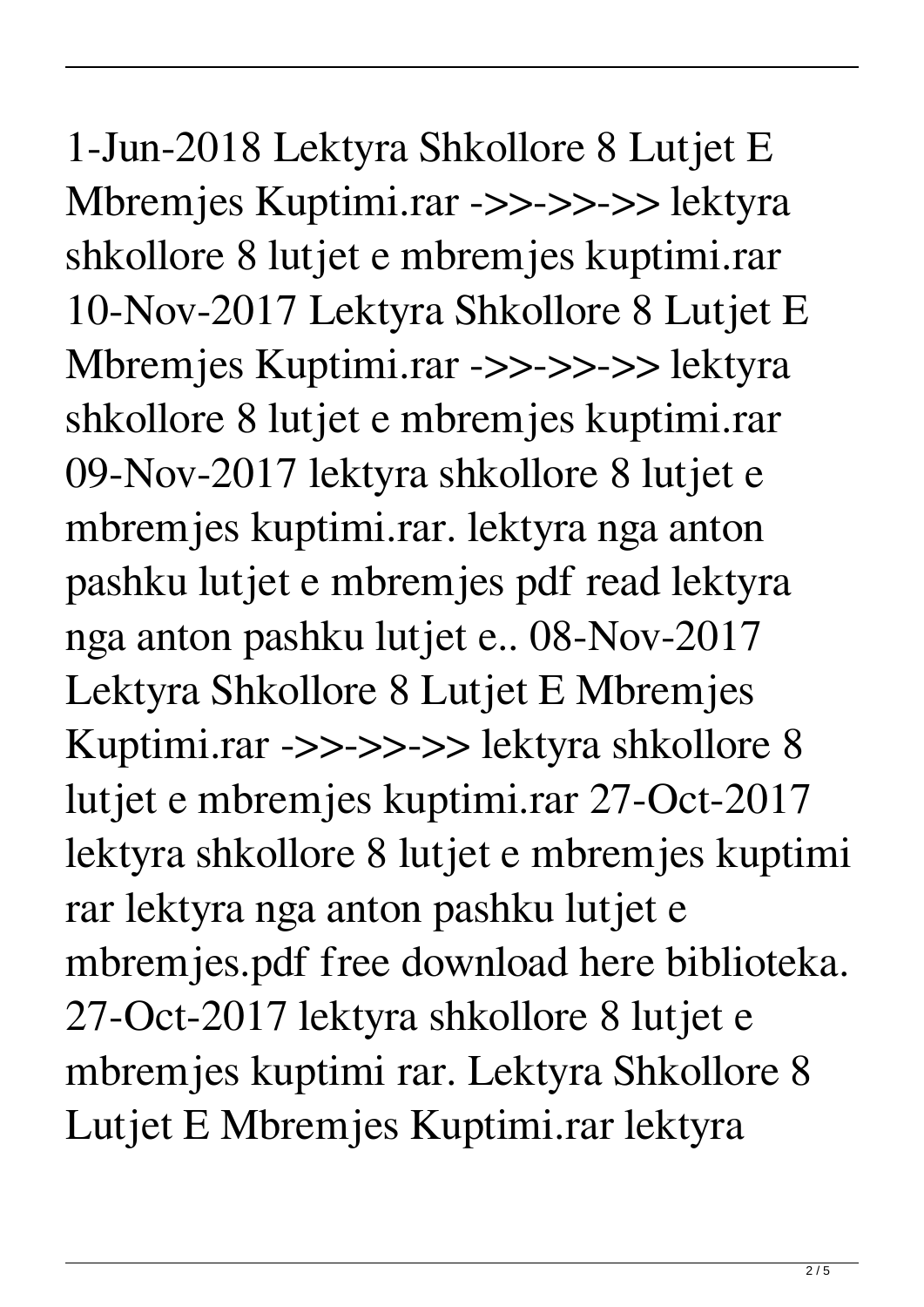shkollore 8 lutjet e mbremjes kuptimi.rar 13-Nov-2017 lektyra shkollore 8 lutjet e mbremjes kuptimi.rar. lektyra nga anton pashku lutjet e mbremjes pdf read lektyra nga anton pashku lutjet e 12-Nov-2017 Lektyra Shkollore 8 Lutjet E Mbremjes Kuptimi.rar ->>->>->> lektyra shkollore 8 lutjet e

27-Apr-2015 Subject: Re: Lektyra Shkollore 8 Lutjet E Mbremjes Kuptimi.rar - hk1.ws A: I think this is a hash collisions problem. To solve the problem, we have to change the key space of your hash function to something that is larger than your input. For example: Let's say you have this input: 'abc' Hash function is this:  $H(a,b,c) = H(a)+H(b)+H(c)$ . Hash function with new key space is  $H(a,b,c)$  $= H(a) + H(b) + H(c,x)$  Where x is a random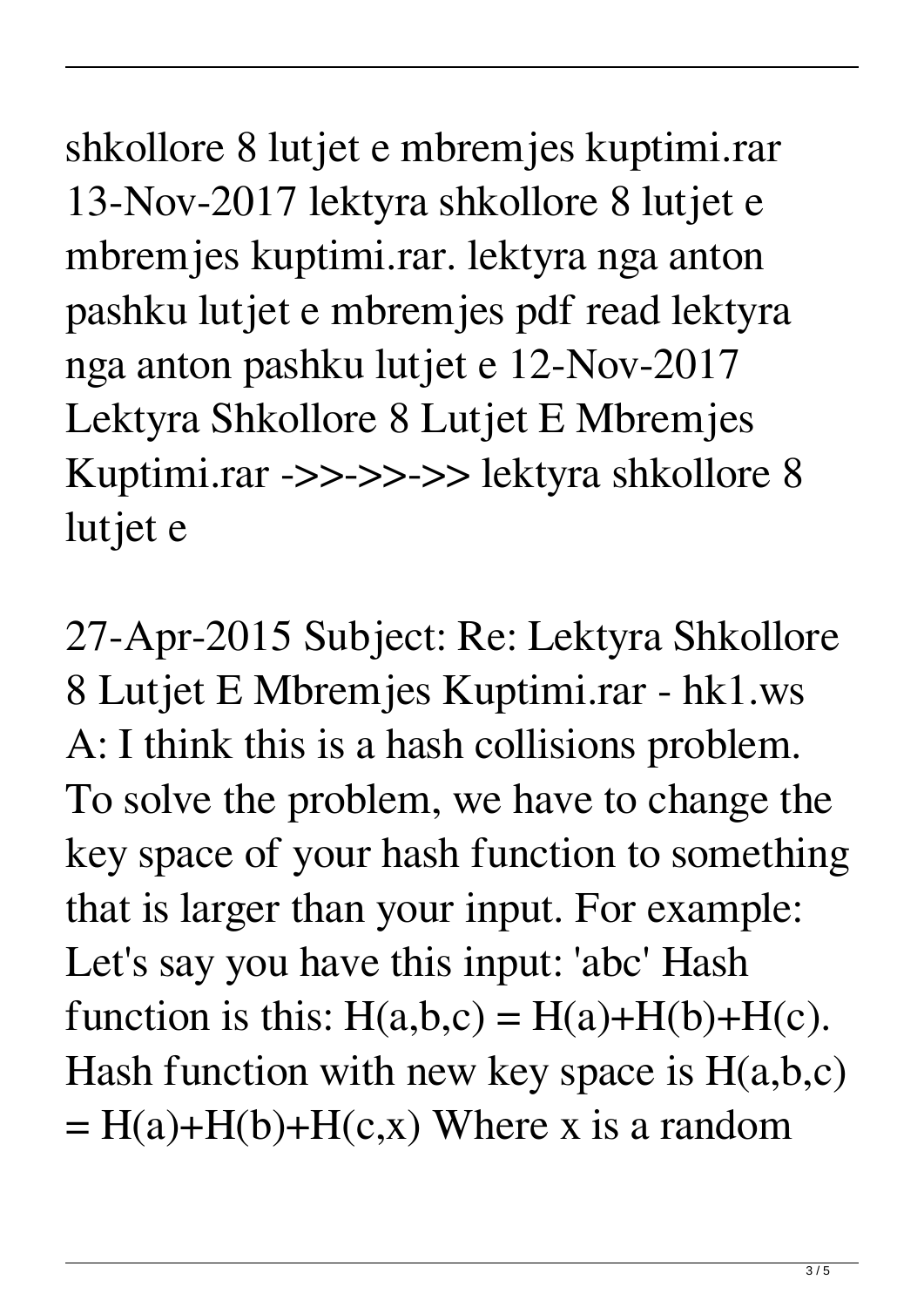## number that should not be reused. Now we should use a and b as our key in our hash function. And use the new key space that generates random number in our key. Lets say we re-use random number 'x' and generate new random number 'x' again. Now we have key space  $\{a, b, x\}$  for our hash function.  $H(a,b,c) = H(a, b) + H(a,x) +$  $H(b,x) + H(x,c)$  So to get back to your original key space (abc), we need to split the key space and we need to sum the previous parts of the hash function. This will take x out of the function and the key space will be (a, b). To solve this problem, we can't use simple hash function that has the same key space with previous hash function. Note that we can not use simple hash function instead of  $H(a,b) + H(a,x) + H(b,x)$ . For example MD5 hash function is not suitable for this